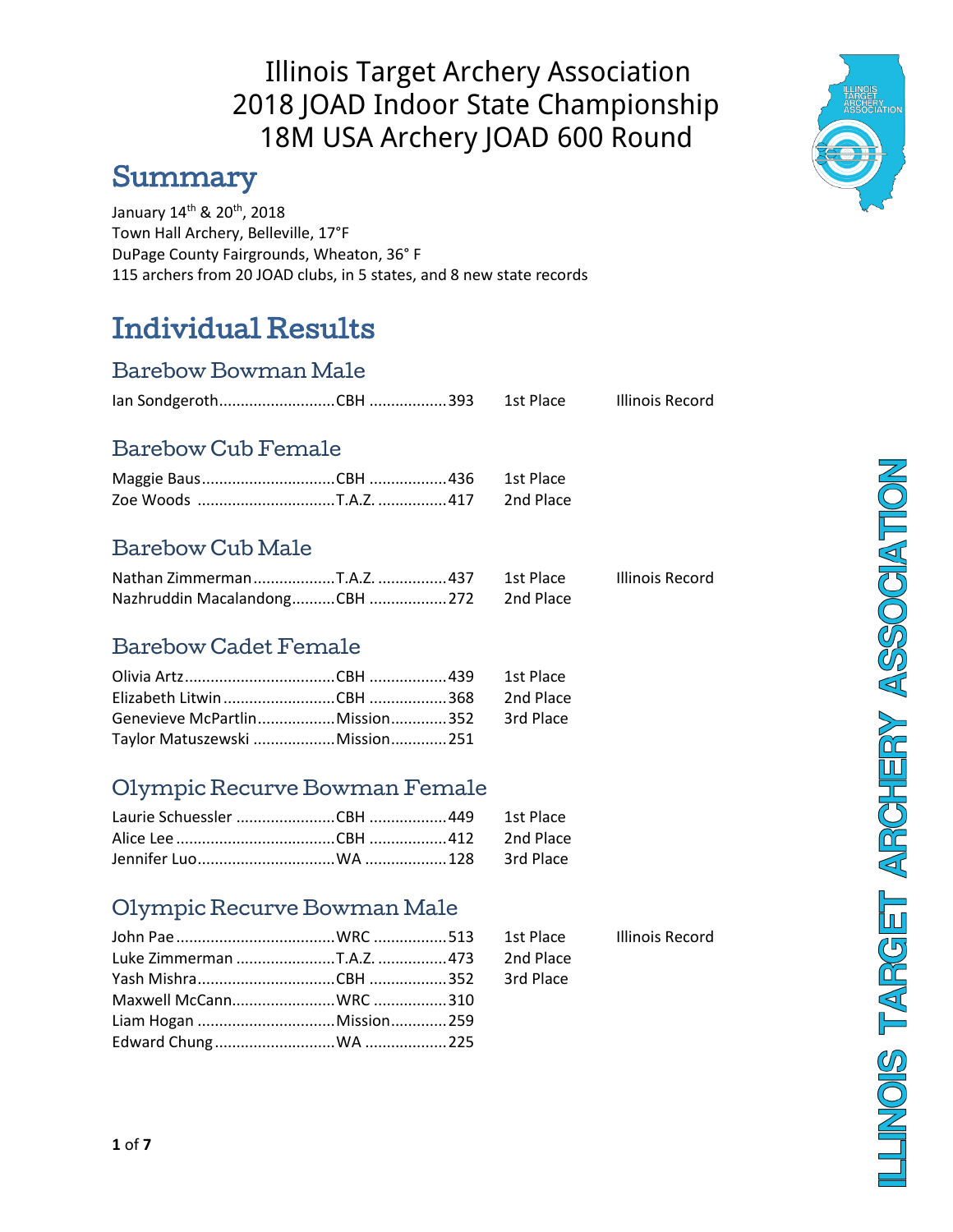Megan McDonough ...................CBH ..................531 1st Place Illinois Record

2nd Place 3rd Place

### Olympic Recurve Cub Female

| Skylar Costello  BowDoc  365 |  |  |
|------------------------------|--|--|
|                              |  |  |

### Olympic Recurve Cub Male

| Nazhruddin MacalandongCBH 550, 27-10s |  | 1st Place |
|---------------------------------------|--|-----------|
|                                       |  | 2nd Place |
|                                       |  | 3rd Place |
|                                       |  |           |

### Olympic Recurve Cadet Female

### Olympic Recurve Cadet Male

| Anchen Tong NSAC 494 1st Place |  |  |
|--------------------------------|--|--|
|                                |  |  |
|                                |  |  |
|                                |  |  |
|                                |  |  |
|                                |  |  |

### Olympic Recurve Junior Female



**LLINOIS TARGET ARCHERY ASSOCIATION**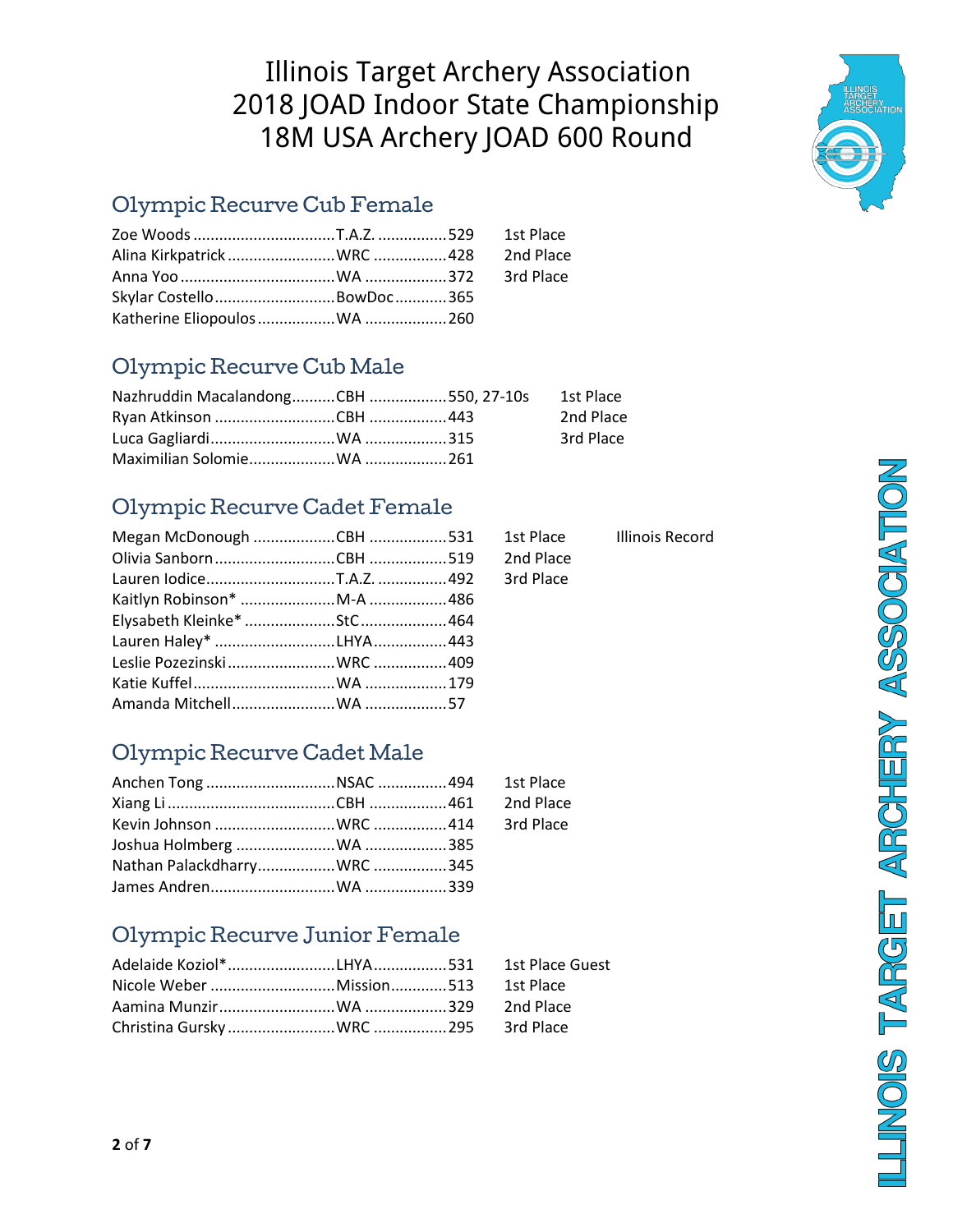#### Olympic Recurve Junior Male

|  | 2nd Place |
|--|-----------|
|  | 3rd Place |

### Compound Bowman Female

|                           |  | 1st Place |
|---------------------------|--|-----------|
|                           |  | 2nd Place |
|                           |  | 3rd Place |
|                           |  |           |
|                           |  |           |
|                           |  |           |
|                           |  |           |
|                           |  |           |
|                           |  |           |
| Elaina SolimanMission 393 |  |           |

### Compound Bowman Male

1st Place 2nd Place Guest 2nd Place 3rd Place

### Compound Cub Female

| Caslyn Battin  BowDoc 519<br>Courtney Langley Mission 454<br>Monserrat Garcia  NIAO  419 |
|------------------------------------------------------------------------------------------|

Dana Janiec ................................T.A.Z. ................567 1st Place Illinois Record 2nd Place 3rd Place

**HUNOIS TARGET ARCHERY ASSOCIATION** 



**3** of **7**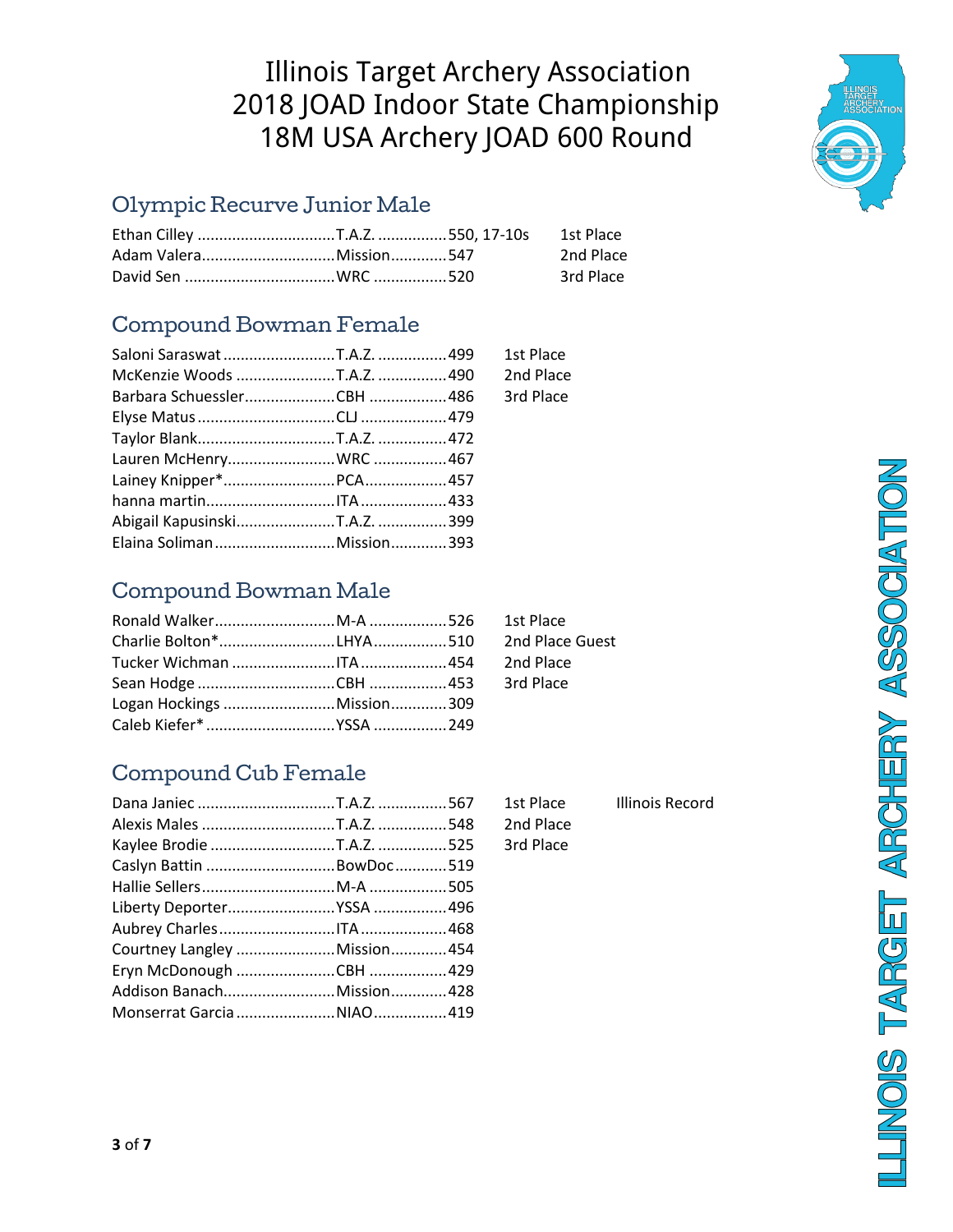### Compound Cub Male

| Timothy Kristofer Mission520  |  |
|-------------------------------|--|
| Benjamin DiPasquo BowDoc  511 |  |
|                               |  |
| Rusy MitcheffBowDoc481        |  |
|                               |  |
|                               |  |

1st Place Illinois Record 2nd Place 3rd Place

### Compound Cadet Female

|                            |  | 1st Place Guest Guest Record |                 |
|----------------------------|--|------------------------------|-----------------|
|                            |  | 1st Place                    | Illinois Record |
|                            |  | 2nd Place                    |                 |
|                            |  | 3rd Place                    |                 |
|                            |  |                              |                 |
|                            |  |                              |                 |
|                            |  |                              |                 |
|                            |  |                              |                 |
|                            |  |                              |                 |
|                            |  |                              |                 |
|                            |  |                              |                 |
|                            |  |                              |                 |
|                            |  |                              |                 |
| Samantha PetersMission 474 |  |                              |                 |
|                            |  |                              |                 |
|                            |  |                              |                 |
|                            |  |                              |                 |
|                            |  |                              |                 |

| 1st Place | Illinc |
|-----------|--------|
| 2nd Place |        |
| 3rd Place |        |
|           |        |

**HUNOIS TARGET ARCHERY ASSOCIATION** 

### Compound Cadet Male

| Joseph GalonMission 529 |  |
|-------------------------|--|
|                         |  |
|                         |  |
| Ryan Kruse NIAO 392     |  |
|                         |  |

1st Place 2nd Place Guest 2nd Place 3rd Place

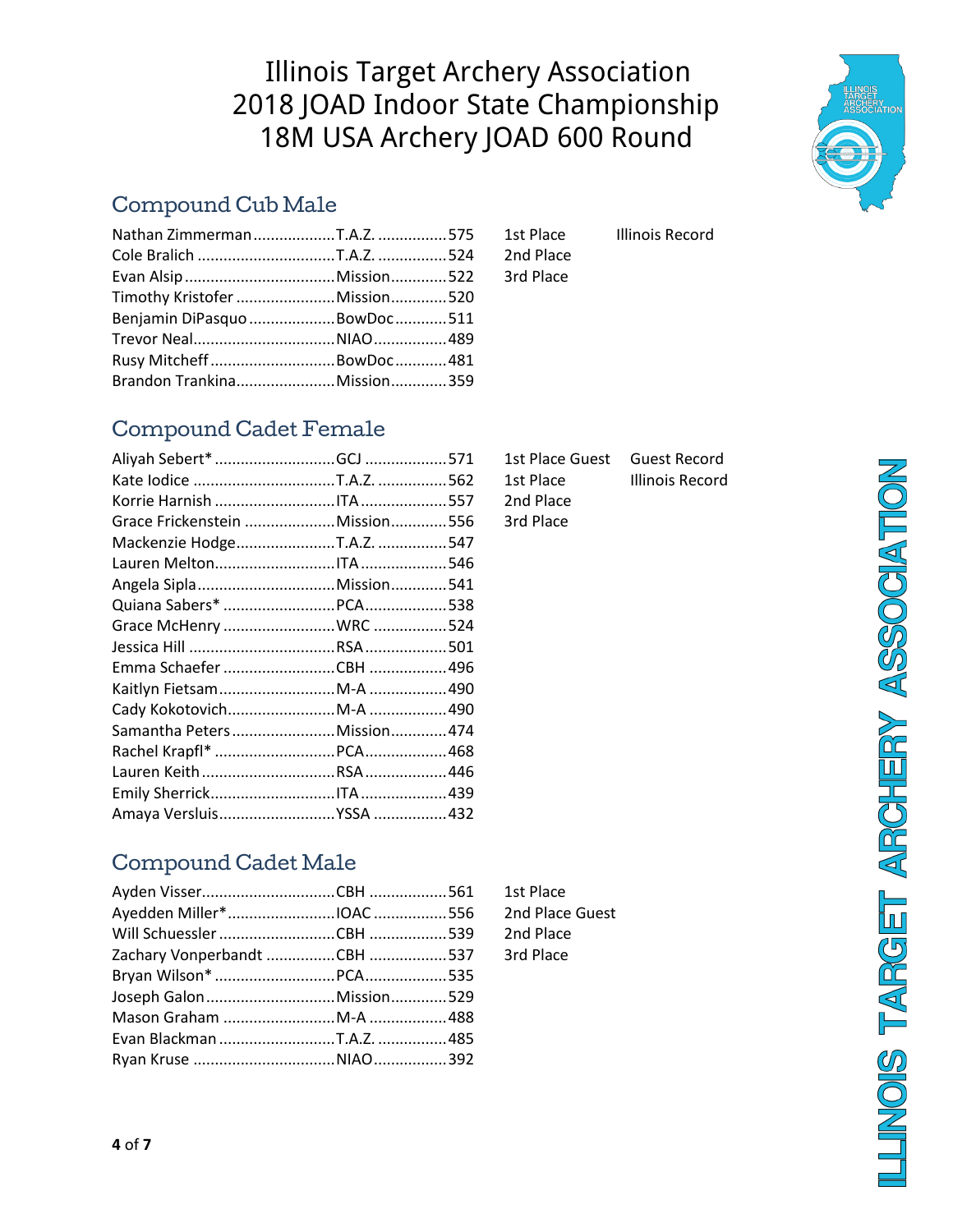### Compound Junior Female

### Compound Junior Male

| Christopher Renaud BowDoc 576 1st Place |  |  |
|-----------------------------------------|--|--|
|                                         |  |  |
|                                         |  |  |
|                                         |  |  |
|                                         |  |  |
|                                         |  |  |

\*Indicates an archer from outside of Illinois.

# JOAD Teams

| AA Archers Alley     |                                            |
|----------------------|--------------------------------------------|
|                      | CBH Chicago Bow Hunters JOAD               |
|                      | CLJ Chicagoland JOAD                       |
|                      | GCJGranite City Joad (Wisconsin)           |
|                      | IOAC Iowa Outdoors Archery Club (Iowa)     |
|                      | ITA Indian Trail Archers                   |
|                      | LHYA Little Hills Youth Archery (Missouri) |
|                      | M-A Mid America JOAD                       |
| Mission Mission JOAD |                                            |
|                      | NSAC North Side Archery Club               |
|                      | NIAONorthern Illinois Archery Organization |
|                      | PCA Plum Creek Archers (lowa)              |
|                      | RSA Rigneys School of Archery              |
|                      | StC St Croix JOAD (Minnesota)              |
| T.A.Z. T.A.Z. JOAD   |                                            |
|                      | BowDoc Team BowDoc JOAD                    |
|                      | WAWanderlust Archers                       |
|                      | WRC Wheaton Rifle Club JOAD                |
|                      | YSSAYouth Shooting Sports Association      |

# ITAA JOAD Team Competition

Team score is the sum of each team's highest two compound scores, highest two recurve scores, and highest one Barebow score, regardless of gender or age division.

Chicago Bow Hunters Joad...........................2540 ....Visser, E. McDonough, Cilley, M. McDonough, Artz

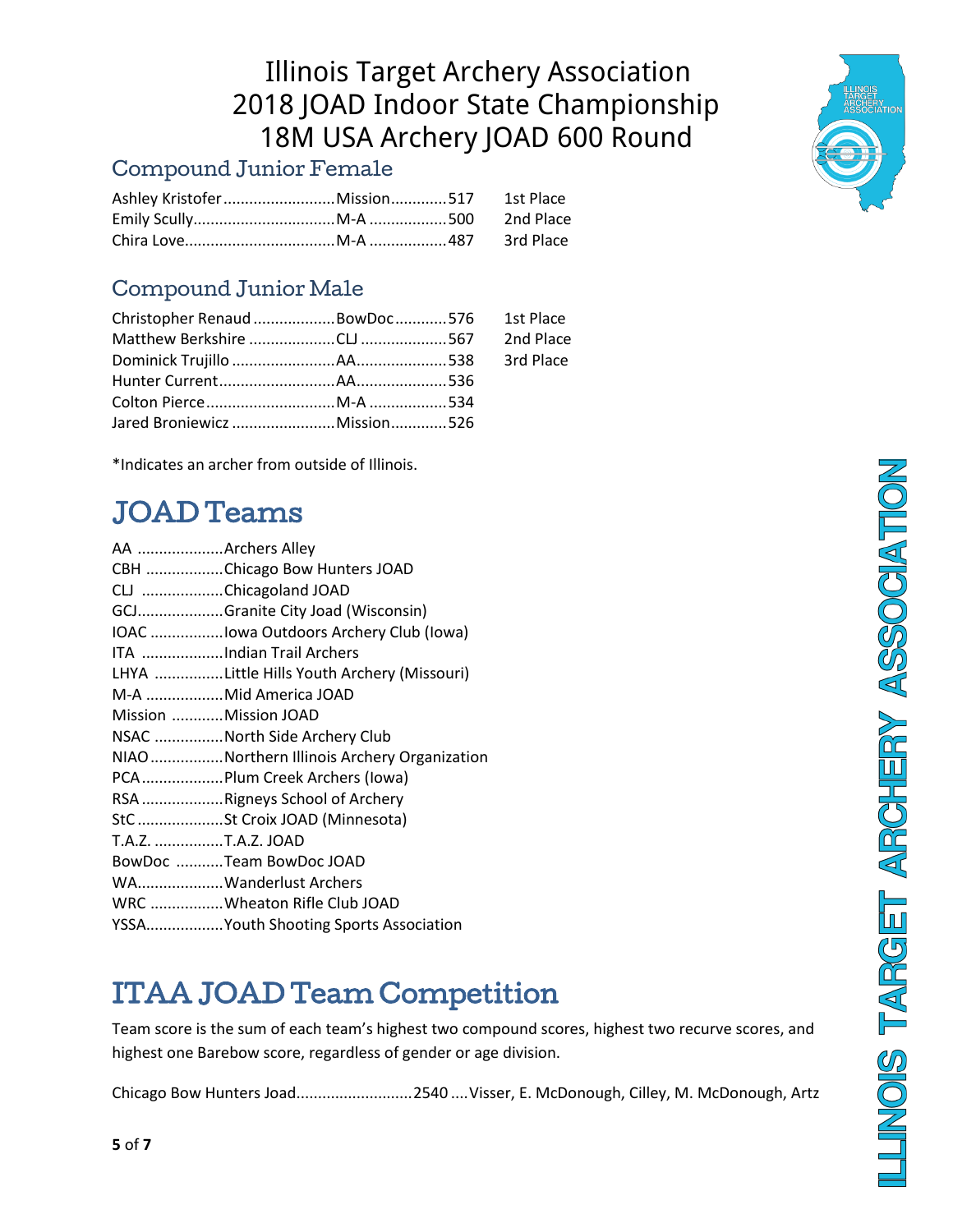|                                                               | Chicago Bow Hunters JOAD  2620 Artz, Macalandong, M. McDonough, W. Schuessler, Visser |
|---------------------------------------------------------------|---------------------------------------------------------------------------------------|
|                                                               |                                                                                       |
| Wheaton Rifle Club JOAD 2024 G. McHenry, L. McHenry, Sen, Pae |                                                                                       |
| Mid America JOAD  1546 Pierce, Robinson, Walker               |                                                                                       |
| Little Hills Youth Archery 1484 Bolton, Haley, Koziol         |                                                                                       |
| Team BowDoc JOAD 1460 Battin, Costello, Renaud                |                                                                                       |
| Indian Trail Archers  1103 Harnish, Melton                    |                                                                                       |
|                                                               |                                                                                       |
| Plum Creek Archers 1073 Sabers, Wilson                        |                                                                                       |
| Chicagoland JOAD  1046 Berkshire, Matus                       |                                                                                       |
| Rigneys School of Archery 947 Hill, Keith                     |                                                                                       |
| Northern Illinois Archery Organization. 908 Garcia, Neal      |                                                                                       |
|                                                               |                                                                                       |
|                                                               |                                                                                       |
| Iowa Outdoors Archery Club 556                                | Miller                                                                                |
| North Side Archery Club 494 Tong                              |                                                                                       |
|                                                               | Kleinke                                                                               |
| Youth Shooting Sports Association  249 Kiefer                 |                                                                                       |

## High Score Awards:

| High Score Compound Male Christopher Renaud 576 |  |
|-------------------------------------------------|--|
|                                                 |  |
|                                                 |  |
|                                                 |  |